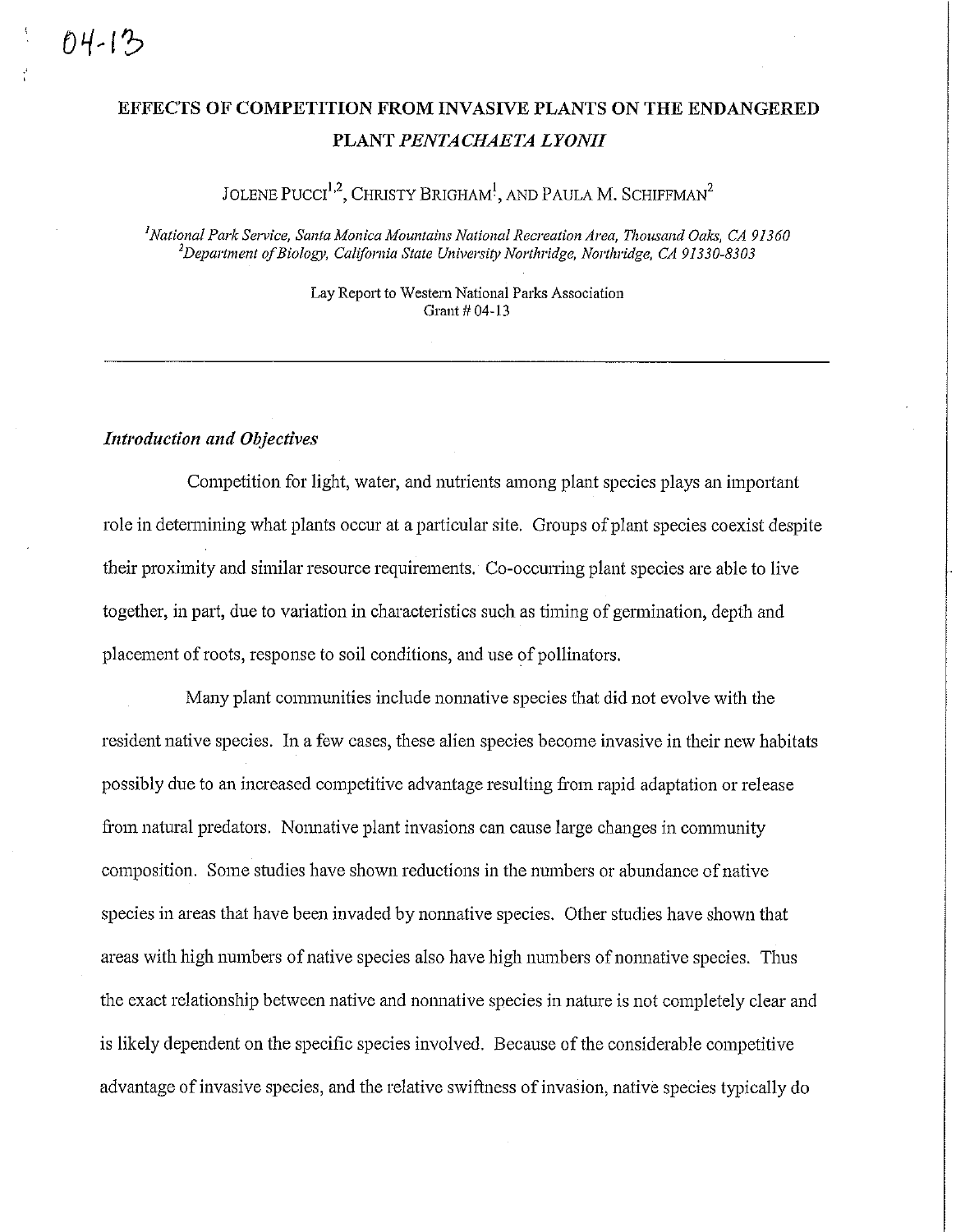not have time to adapt to new competitive pressures. The result can be reduced population size or extirpation of native species within a community. This threat can be particularly serious for rare species.

California grasslands are heavily invaded by nonnative species. The native dominants in these habitats are various annnal wildflowers and associated perennial bunchgrasses. In virtually every southern California grassland site nonnative annual grasses and herbaceous annuals have become naturalized members of the community (living and reproducing without human assistance). These invasive species have largely displaced native species and now dominate this vegetation.

Small pocket grasslands found in openings in Coastal Sage Scrub are habitat for *Pentachaeta lyonii,* a state and federally listed endangered annual sunflower, which only occurs **in** the Santa Monica Mountains and Simi Hills. Its distribution includes 21 occurrences with populations on both public and private lands. Historically, *Pentachaeta* was known to have had a wider distribution in the Los Angeles Basin, Catalina Island, and San Diego, but as many as 15 populations have been extirpated within recent decades, and most of the remaining populations are **in** decline. The U.S. Fish and Wildlife Service Recovery Plan for *Pentachaeta lyonii*  identifies possible causes of decline as habitat destruction, alteration of habitat structure, and the introduction of competitive nonnative plants. Recent surveys indicate that alien competitors are encroaching upon remaining populations, and with the threat of displacement the loss of *Pentachaeta* appears to be imminent.

Surveys of both *P. lyonii* numbers and presence of invasive species indicate a possible relationship, but no competition studies have been done to clearly link *Pentachaeta* declines to competition from nonnative plants. The goal of this project was to examine competitive

2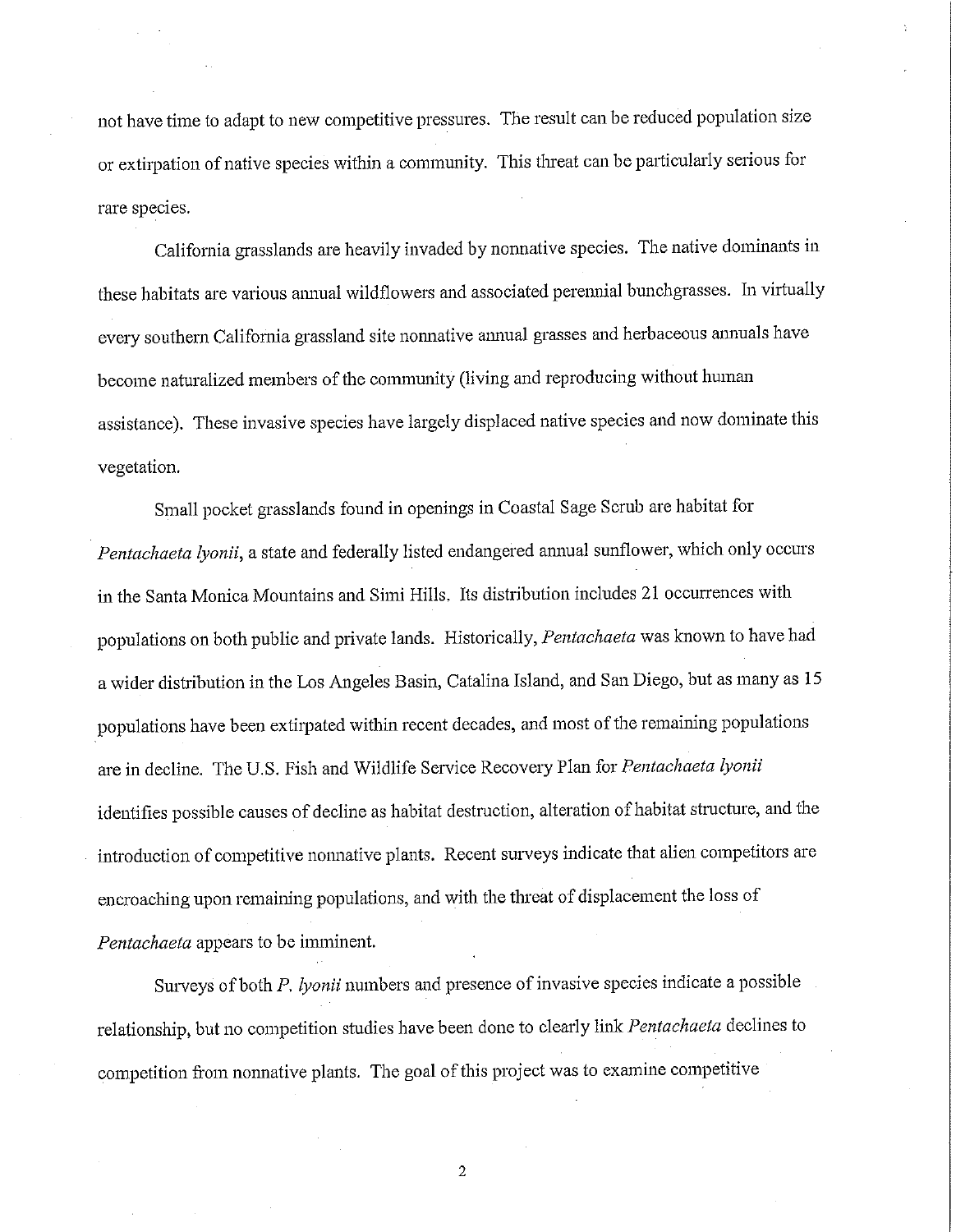interactions between *P. lyonii* and invasive, nonnative plants. With an understanding of how nonnative plants impact *P. lyonii,* the National Park Service will be better able to carry out its goal to manage threatened and endangered species on NPS lands in order to achieve stable or increasing populations. Results from this study will be used to complement community level studies that the park is conducting on *P. lyonii* in management decisions to recover the species. *Methods* 

The study was comprised of field and greenhouse components, which were designed to look at direct effects of competition on *Pentachaeta* from nonnative plants; and an observational study, which compared conditions in sites where *Pentachaeta* populations persist to sites where it historically occuned, but is locally extinct.

Three groups of co-occurring invasive species were identified as potentially important competitors: annual grasses, *Erodium species* and *Centaurea melitensis.* In the field study, twenty pairs of experimental plots were established for each group, divided between two locations. Pairs consisted of controls and competitor removals. After each of two growing seasons (2003/04 and 2004/05) inflorescences were counted as a measure of reproduction, and height was measured and compared between treatments. In the greenhouse experiment, these conditions were replicated under more controlled conditions, with *Pentachaeta* planted in pots with the three invasive plant types at both high and low densities. The observational study compared percent cover of nonnative plants in sites where *Pentachaeta* persists to sites where it has gone locally extinct.

## *Results and Discussion*

In both field seasons, all three groups of invasive species had a significant negative impact on *Pentachaeta.* In all cases, *P. lyonii* produced significantly less inflorescences when in

3